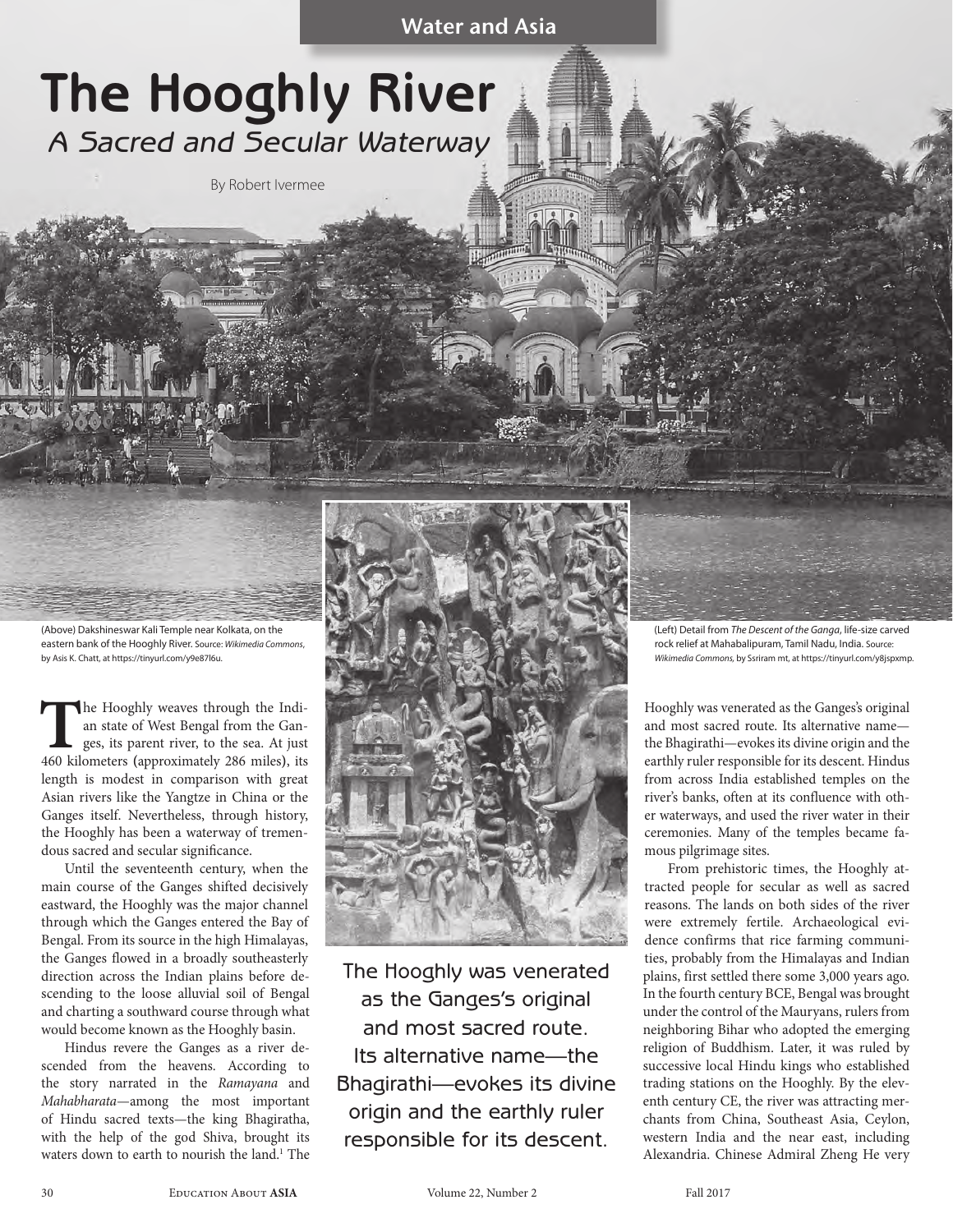likely navigated the Hooghly on his diplomatic visits to the Sultan of Bengal in the early fifteenth century.2 By this time, Satgaon, where the Hooghly was met by two smaller rivers, the Saraswati and the Jamuna, was the most significant port of the west Bengal delta.

When Europeans sailed up the Hooghly for the first time in the early sixteenth century, they found a diverse population of ethnicities and faiths living along its banks. Western Bengal had by this point fallen into the hands of the Mughals, Muslim dynastic rulers who had settled in northern India from Central Asia. The Hooghly and Ganges were vital arteries linking Bengal with the Hindustani heartland and the great imperial cities of Agra and Delhi. Muslim saints had settled in the Bengali countryside, where they intermingled with Hindu and Buddhist spiritual authorities, producing new, composite religious practices and beliefs.3

The principal attraction of Bengal to Europeans was the trading opportunities that it offered. At the close of the fifteenth century, Portuguese ships had first rounded the Cape of Good Hope at the southern tip of Africa and begun maritime

trade with Asia. A strong Portuguese commercial and military presence was established on the western coast of India at Goa before the capture of Malacca, in present-day Malaysia, which diverted Portuguese attention to the eastern Indian Ocean. The first-known European to arrive in Bengal by sea landed precisely 500 years ago on the ship of a Muslim merchant, and from the mid-1530s, annual trading expeditions were dispatched from Goa around the Indian coastline to the Bengal delta.4 Word spread quickly among Portuguese traders that Bengal was a land of abundant natural wealth and possibilities for trade. Rice and textiles were particularly sought after, along with other foodstuffs.

The earliest Portuguese traders on the Hooghly arrived each spring with a shipload of produce—usually spices from across the Indian Ocean—to unload on the markets of Bengal. After exchanging their goods for the delta's riches, they waited for the monsoon winds to change before returning to the western Indian coast. In 1580, however, permission was secured from the Mughal Emperor Akbar for the foundation of a Portuguese settlement at the highest point on the river that seafaring vessels could safely reach before it became too shallow. The settlement



*Shah Jahan on Horseback*, folio from the Shah Jahan Album ca. 1630. Painting by Payag (Indian, active ca. 1591–1658). Source: *Wikimedia Commons* at https://tinyurl.com/ybz2c4hv.



Trade lodge of the Dutch East India Company in Hooghly, Bengal, by Hendrik van Schuylenbergh (ca. 1620–1689), oil on canvas, 1665. Source: *Wikimedia Commons* at https://tinyurl.com/yanuscdb.



River Hooghly (not to scale). Source: Adapted map for this purpose by Willa Davis. Original map can be found on the *Murshidabad. net* website at https://tinyurl.com/ychh8vax.

As Portuguese trade at Hooghly grew, the city flourished, attracting wealthy merchants and their families, less prosperous traders, and Catholic priests.

flourished into a city—Hooghly—that shared its name with the river. (The most likely origin of the name "Hooghly" is the Portuguese word *gola*, a term denoting the storehouses that would have been found on the river's banks.<sup>5</sup>)

As Portuguese trade at Hooghly grew, the city flourished, attracting wealthy merchants and their families, less prosperous traders, and Catholic priests. A succession of imposing stone mansions looked out upon the river on the approach to the commercial center. The boom of Portuguese Hooghly would last just fifty years. Emperor Shah Jahan, the grandson of Akbar, viewed with concern the growth of Portuguese influence in the Bay of Bengal, and in particular the trafficking of Bengali slaves on Portuguese

ships. In 1632, his forces attacked and destroyed the city, forcing its inhabitants to flee. However, a precedent had been set for the establishment of European trading stations on the river. By the close of the seventeenth century, Dutch, French, and English settlements had been founded. Mughal rulers after Shah Jahan tolerated the presence of Europeans as long as they paid taxes to the imperial treasury.

Europeans arriving on the Hooghly were fascinated by the position that the river occupied in local life, and in particular its significance in Hindu religious practices and beliefs. In many contemporary accounts, sacred rituals conducted using river water are described. The water was considered so valuable that it was bottled, transported, and sold to devotees across India who could not visit and bathe in the river. Many Hindus believe that to die on the banks of the Hooghly or Ganges is a way of achieving *moksha* (spiritual liberation). Bodies are cremated on riverside *ghats,* and the ashes are scattered in the water. Early European observers often remarked on the sight of the dead or dying exposed on the waterfront or of partially cremated bodies floating downstream.6

The English settlement of Calcutta was founded at the close of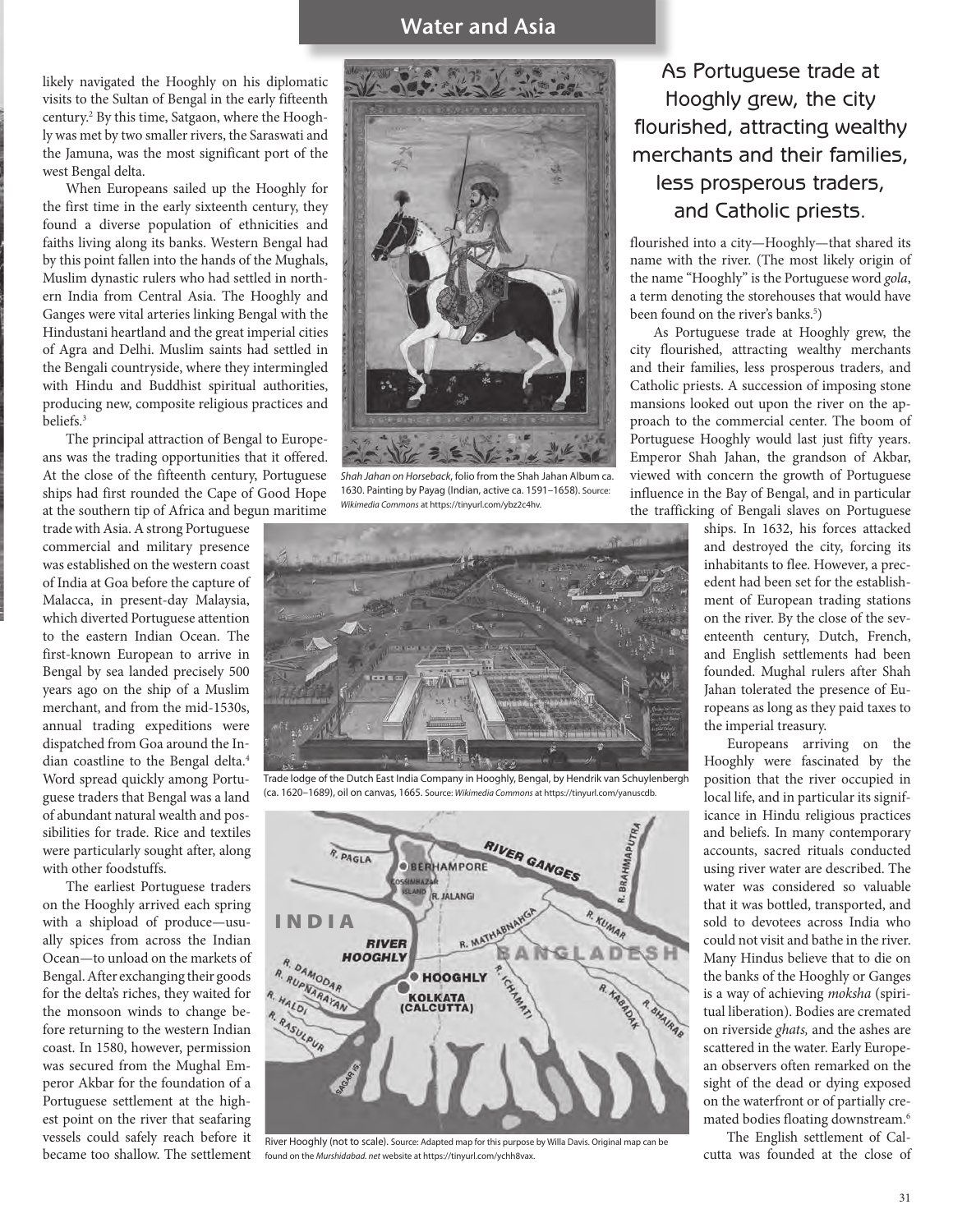

Engraving of the British Fort William by Jan Van Ryne, 1754. Source: *Puronokolkata, Calcutta as She Was* website at https://puronokolkata.com/recent/.

the seventeenth century on the site of an earlier village, Kalikata, on the Hooghly's left bank. After the Seven Years' War (1756–1763), which brought Britain and France into conflict across five continents, the English East India Company emerged as the dominant European power on the river. Calcutta began a period of growth that would transform it into one of India's great-

est cities and second only to London among the most important cities of the British Empire. Explanations of the growth of Calcutta usually focus on the forces of capitalism. Following the upheavals of the eighteenth century, it is suggested, Bengal entered a period of relative stability and peace under British colonial rule; the East India Company's monopoly on trade between India and Britain was lifted and replaced by free trade, as a result of which Calcutta was integrated into global networks of commercial exchange.

There is much truth in accounts of this kind—Calcutta attracted merchants, laborers, and investors because of the commercial opportunities it offered. What often goes unremarked is that the city's rise was wholly dependent on the Hooghly. The river was essential for the transport of people and goods, the provision of food and water, and the health and hygiene of inhabitants. As such, British authorities made concerted efforts to tame the ancient waterway and turn it to productive use.

The earliest navigational and topographical charts of the river had been produced around the time of the English settlement at Calcutta. In the early nineteenth century, a more comprehensive survey of its currents and depths was made. It confirmed what many British officials already knew: that, in places, the Hooghly was dangerously unpredictable and shallow. At the mouth of the river, where it entered the sea, a series of sandbanks made the passage of large ships perilous. Above Calcutta, the river was silting up, the operation of tidal flows and deposit of freshwater from smaller tributaries insufficient to prevent sediments building up. To arrest the river's decline, European engineers were shipped out to Bengal. They experimented with the latest techniques of irrigation and river control, using bamboo

Improving the river's navigability was all the more important with the arrival of steam technology in Bengal from the 1820s.

spurs to divert the course of currents and rake the riverbed.

Improving the river's navigability was all the more important with the arrival of steam technology in Bengal from the 1820s. In 1825, the inaugural journey of a steam-powered ship from Britain to India was completed, the *Enterprise* arriving in Calcutta to great fanfare

and media attention. Three years later, the first steamship expedition upriver from Calcutta was attempted. A specially designed flat-bottom vessel was constructed for the purpose at the Kidderpore docks, on the edge of Calcutta, and christened the *Hooghly*. It struggled against the strong currents of the Hooghly and Ganges and twice became grounded in shallow waters but successfully made it to Allahabad and back, a return voyage of some 800 miles over a couple of months.<sup>7</sup> During the following decades, improvements in steam technology would significantly cut journey times for passenger and cargo transport. Regular steamer services were launched to ports across the Bay of Bengal and through the waterways of the Bengal delta to Assam.

Another significant way in which British authorities sought to make productive use of the river was in the construction of a drainage system and the provision of a regular supply of water to service the ever-growing number of households in Calcutta. The city's municipal government considered drainage and water supply essential to the well-being of its inhabitants. Successive officially commissioned studies linked mortality rates and the outbreak of infectious diseases to the absence of a sewage network and means of delivering clean water. During the 1860s, action was finally taken: A series of sewers was dug beneath street level to replace the earlier open drains. The sewers connected to the Hooghly; river water was periodically admitted to flush them out so that they drained efficiently into the salt lakes to the city's east. In that same decade, a pumping station was constructed for the collection, cleaning, and distribution of river water through the city and into a growing number of homes.<sup>8</sup>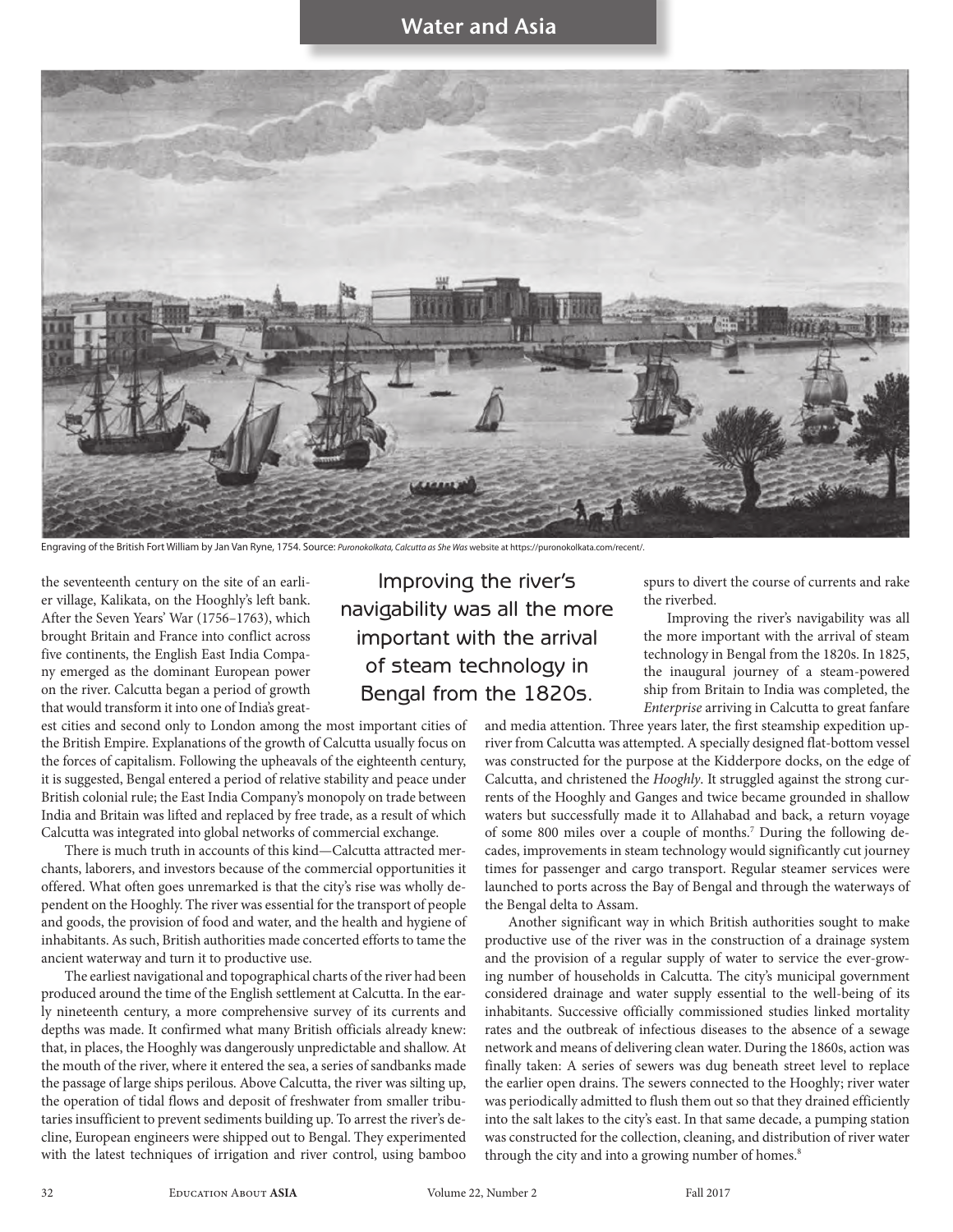

The Hooghly River, Calcutta. View on the Hooghly, from the Elgin Collection: "Spring Tours 1894-1898." Looking north over the rooftops toward the Hooghly River at Calcutta, with the floating pontoon bridge in the distance. Source: *Taylor Empire Airways* website at https://tinyurl.com/yc2dkqbb.

The economic and strategic

way detracted from its sacredness to many local peoples.

The technological achievements through which the Hooghly was controlled and utilized were a source of pride for colonial authorities: the progress of science and industry in Calcutta confirmed to European contemporaries the superiority of the West over Asia and the capacity of human beings to overcome the forces of nature. At no point, however, was British mastery of the river complete. Despite the efforts of engineers, water levels in the Hooghly's upper reaches continued to decline, so much so that attempts to pilot large steam ships up the river to the main branch of the Ganges, and onward to northern India, were abandoned altogether from the 1850s. Closer to the sea, strong currents and changing tidal patterns continued to confuse officials and jeopardize ships. During the rainy season, the river frequently spilled over its banks, spreading disease and ruining crops.

As such, the confidence of British officials in their capacity to manage the river was interspersed with moments of doubt. By the close of the nineteenth century, a growing number of colonial administrators acknowledged that the Hooghly, and the wider natural environment of Bengal, could never be fully predicted or controlled, an impression reinforced by the disastrous cyclones and floods that periodically struck the delta. Some

observers began to wonder if the human manipulation of India's natural environment was in some way contributing to ecological problems. Concerns were expressed about the unintended consequences of redirecting the natural flow of rivers and streams, clearing forests, and fishing on a large scale.<sup>9</sup>

Throughout the colonial period, it was not, of course, only European parties who relied upon the Hooghly in their everyday lives. Bengalis and other local peoples made use of the river to wash, drink, farm, fish, travel, and trade, as they had done for millennia. Most large-scale industries, like the jute and cotton mills that lined the Hooghly's banks, were managed by European firms, but every so often, the British domination of commerce and trade would be challenged. In the 1830s, Dwarkanath Tagore

shot to prominence as an enterprising Bengali businessman who became wealthy trading in silk, indigo, and sugar before investing in ocean shipping and beginning a steamer service on the Hooghly to rival the British steam navigation firms.<sup>10</sup> Later, as Indian nationalist opposition to colonial rule gathered momentum, the Swadeshi movement was launched—an economic boycott of British and other foreign goods and services in favor of indigenous alternatives. It included the launch of new Bengali-run steamer services that once again turned the Hooghly into an arena of commercial competition.11 In the twentieth century, Calcutta was one of the most significant ports for migration across the Bay of Bengal, welcoming migrants from East and Southeast Asia in particular—not least during the tumultuous upheavals of World War II.12

The economic and strategic importance of the Hooghly in no way detracted from its sacredness to many local peoples. While to Europeans the waterway was appreciated for its material and practical value, to most Bengalis, it also possessed inestimable religious significance. The temples and spiritual centers at the most auspicious points on the river attracted an ever-growing number of devotees. Kalighat, in southern Calcutta, for example, became the focal point of the worship of Kali, the four-armed god-

dess of time, creation, destruction, and power believed by some Hindus to be *Brahman,* the ultimate reality. The turn of the twentieth century witnessed a remarkable flourishing of Bengal literature and art, epitomized above all by the writings of Rabindranath Tagore, one of Dwarkanath Tagore's grandsons in the Tagore importance of the Hooghly in no

family's celebrated Jorasanko branch, named after the ancestral home in Calcutta that Dwarkanath established, in which Rabindranath was born. In his creative outputs, and those of many contemporaries, the Hooghly was revered and endowed with a powerful, otherworldly quality.13 It remains a central focus of contemporary Bengali literature and art.

The Hooghly today faces a number of critical challenges. Though the river remains an artery for the transport of people and goods, and an